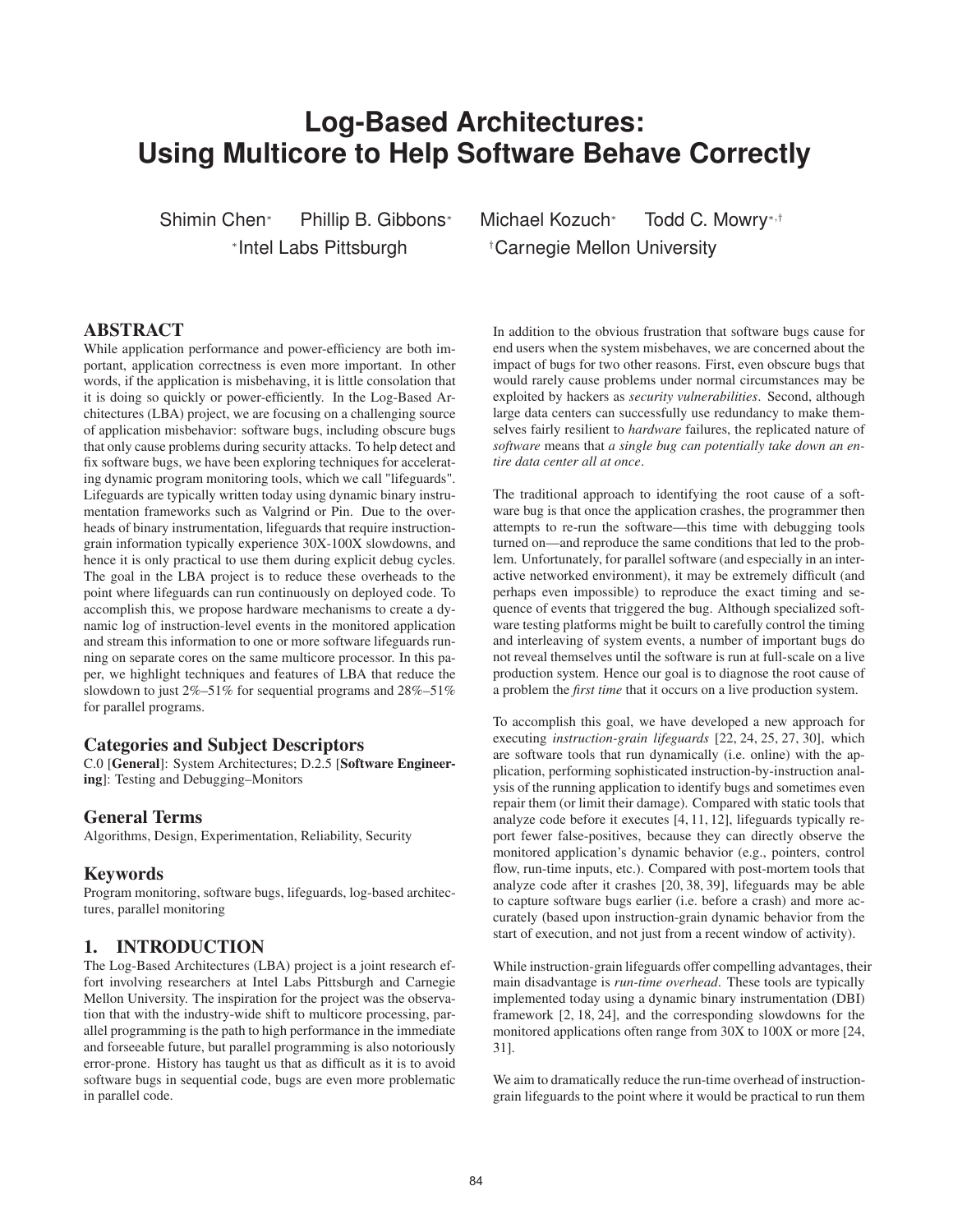on live production systems to find software bugs. We propose a *logdriven approach* whereby the hardware captures a per-instruction log from a monitored application and streams it to another core on the same chip, where it can be processed on-the-fly by any software lifeguard. Efficient log streaming is achieved by writing and reading compressed log records into a circular memory-mapped buffer that resides in on-chip cache memory. Through a combination of novel hardware and software support, we have been able to reduce the overhead of instruction-grain lifeguards by more than an order of magnitude to a 1.02X-1.51X slowdown for sequential applications and a 1.28X-1.51X slowdown for parallel applications.

While there have been a number of hardware proposals for accelerating a specific class of lifeguards (e.g., lifeguards for memoryaccess monitoring [32,36,41], data-race detection [40], or information-flow tracking with simple metadata [9,10,33,35]), these mechanisms are useful only for the narrow class of lifeguards that they support. LBA, in contrast, provides a framework for accelerating arbitrary lifeguards.

The remainder of this paper is organized as follows. Section 2 provides background on the structure and requirements of instructiongrain lifeguards. Section 3 describes our log-driven architecture. Sections 4 and 5 describe our techniques for improving the performance of lifeguards and enabling them to efficiently monitor parallel software, respectively. Finally, Section 6 presents conclusions.

## 2. LIFEGUARDS

We focus on the following diverse instruction-grain lifeguards that detect memory violations, security exploits, and data races.

AddrCheck checks whether every memory access is to an allocated region of memory [21]. By intercepting memory allocation routines such as malloc and free, AddrCheck maintains one-bit of metadata for each byte of the monitored application's address space that indicates whether or not the byte is currently allocated. AddrCheck checks these metadata for every memory access, and raises an error if the accessed byte is not currently allocated.

MemCheck extends AddrCheck to detect also the use of uninitialized values [22, 23]. For this purpose, it maintains one "initialized" bit per address byte, in addition to the "allocated" bit. It also maintains state per register indicating which bytes in the register contain "initialized" values. A memory load of an uninitialized value is not an error in itself (for example, copying a partially initialized structure). Rather, MemCheck raises an error only if uninitialized values are dereferenced as pointers, used in conditional tests, or passed into system calls. To achieve this, MemCheck tracks the propagation of uninitialized values in the monitored application: For every executed instruction, the destination becomes uninitialized if at least one of the sources is uninitialized.

TaintCheck detects memory overwrite-related security exploits, such as buffer overflow and format string attacks [25]. The metadata consist of (i) one "tainted" bit per address byte of the monitored application and (ii) state per register indicating which of its bytes are "tainted". TaintCheck marks all unverified program input data, such as data from the network, as suspect, or *tainted*. Subsequently, it carefully tracks the propagation of tainted data through the application: For every executed instruction, the destination becomes tainted if at least one of the sources is tainted. It raises an error if the application uses tainted data in critical ways, such as in jump target addresses, printf-like format strings, or system call ar-



Figure 1: Overview of LBA's logging mechanisms.

guments. We also study a TaintCheck variant that records a history of the taint propagation, using an 8-byte metadata structure (4-byte "from" address, 4-byte instruction pointer) per 4-byte application word. Upon detection, this lifeguard can reconstruct a taint propagation trail.

LockSet detects data races by checking whether the monitored application follows a consistent locking policy [30]. For each thread t, LockSet maintains the current set  $S_t$  of locks held by the thread. For each shared memory location  $m$ , it maintains a candidate set  $S<sub>m</sub>$  of locks. LockSet knows m to be a shared location if a second thread accesses it; at this moment,  $S_m$  is initialized with the current lock set of the second thread. Afterwards, whenever a thread  $t$ references  $m$ ,  $S_m$  is set to  $S_m \cap S_t$ . If  $S_m$  ever becomes empty, no consistent common lock set protects accesses to m, and LockSet raises an error. A LockSet structure is a list of lock addresses. For every 4-byte word in the monitored application, the metadata are a 32-bit record consisting of a compressed 30-bit pointer to the actual LockSet and a 2-bit state (indicating virgin, exclusive, shared read-only, or shared read-write [30]) for the location.

Common Lifeguard Characteristics. From the above lifeguards and others we have studied, one can extract three common lifeguard characteristics:

- C1. A lifeguard maintains a data structure that records state information ("metadata") about the monitored application's address space (e.g., which addresses have been allocated or tainted). There is a 1-1 mapping between application data and lifeguard metadata at some granularity (e.g., each application byte maps 1-1 to a metadata bit).
- C2. A lifeguard is interested in observing many, but possibly not all, application execution events. Some of the events are needed solely to maintain the metadata. For other, "interesting" events, the lifeguard checks the current metadata state, and reports an error if an anomaly has occurred.
- C3. There is a mapping from monitored application execution events to specific lifeguard functionality ("handlers") based on the event type (load, store, etc.); these handlers are invoked in response to the sequence of execution events.

# 3. LBA ARCHITECTURE

The general-purpose, hardware-supported logging mechanism that we propose for LBA is well-matched to the lifeguard characteristics described above  $(C1, C2, and C3)$ . Figure 1 illustrates the main components of this design. The components shown are sufficient to monitor single-threaded applications and will be described in this section. Additional mechanisms are needed to track the ordering of events in a multithreaded application running in parallel on multiple cores; these will be described in Section 5.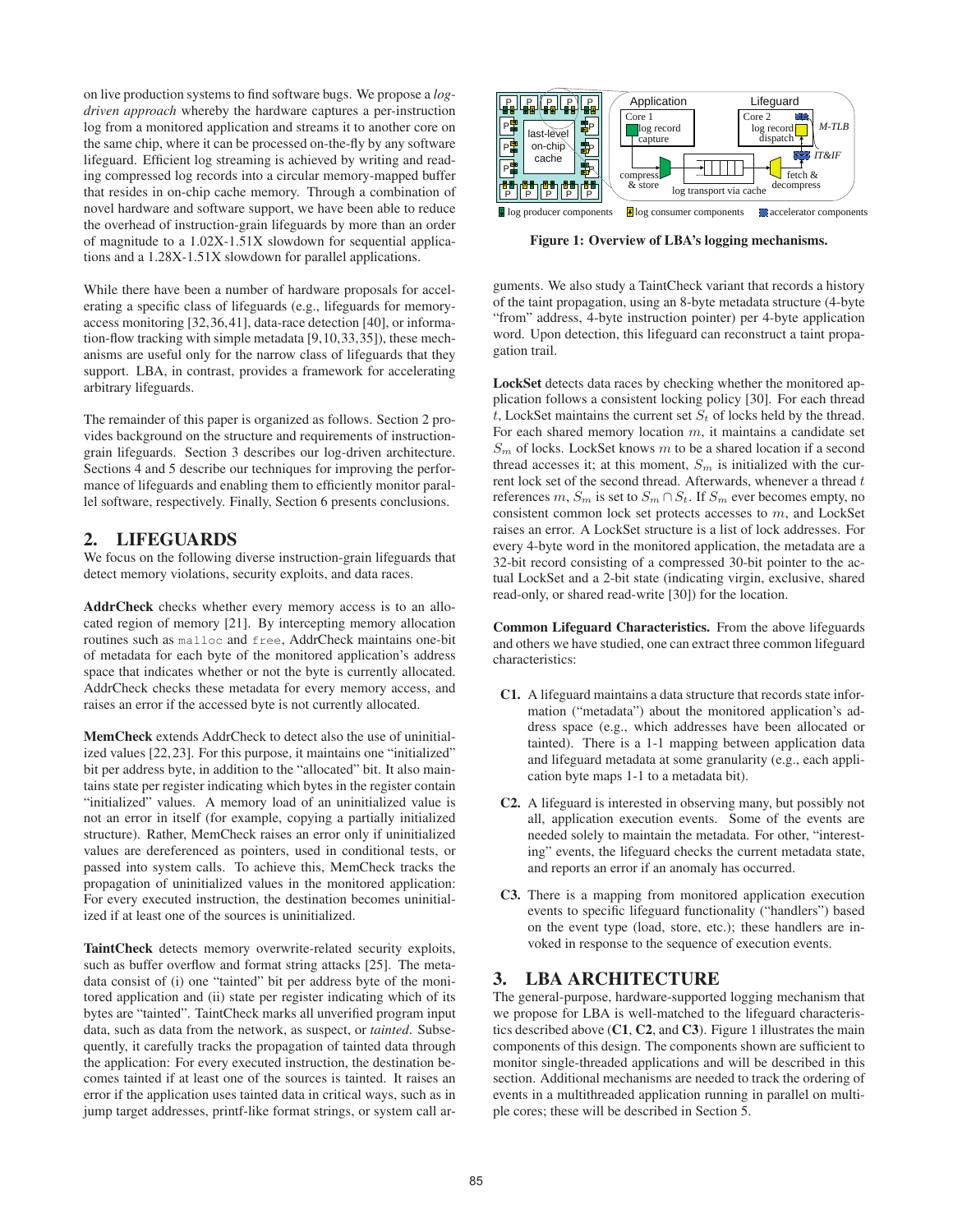The zoom-in portion of Figure 1 depicts that a software lifeguard running on core 2 is monitoring an unmodified application running on core 1. Also shown in the picture are four sets of components: log producer, log transport, log consumer, and accelerator. The optional accelerator components are described in Section 4.

### 3.1 Log Production

As each application instruction retires, the core on which the application is executing (core 1 in Figure 1) captures a *log record* for that instruction event (C2). Instruction event records are tuples consisting of the program counter, the instruction type (C3), the virtual memory address of any memory operands (C1), and an indication of which operands were sources and which were destinations. LBA also includes support for software-inserted *annotation records*. This type of record is injected into the log by wrapped shared library calls, for example, to indicate high-level events of interest to the lifeguard (e.g., malloc library calls).

The stream of log records is compressed using a value predictor based (e.g. [3]) compression engine. The resulting log records may average less than one byte per record [5].

### 3.2 Log Transport

The mechanism for delivering the stream of compressed log records to the lifeguard core may vary by implementation. For example, a dedicated interconnect could be used to transport the log, if available. In our current design, however, we assume such specialized transport assists are unavailable. Rather, we leverage an existing data channel connecting the application and lifeguard cores, namely the shared on-chip cache.

In a multicore processor, shared on-chip cache structures can be used for the log transport channel. The compressed stream is written to a circular memory-mapped buffer allocated by system software, which fits within an appropriately small fraction of the largest physically-shared on-chip cache. Delivery is effected when the decompression engine on the lifeguard core reads the log data back out of this buffer. Assuming a sufficiently associative write-back cache, this memory-backed design enables easy system management of log buffers (e.g. across context switches) without placing undue pressure on off-chip memory bandwidth. To reduce pollution of L1 caches, an implementation should provide special log buffers to bypass the L1 caches or use cache accesses with explicit replacement hints [17]. To manage producer-consumer coordination of the log, we employ the techniques described by Mukherjee *et al.* [19].

### 3.3 Log Consumption

After transport, the log is decompressed and delivered to the lifeguard core (core 2 in Figure 1) where the uncompressed event records are placed into a log dispatch buffer. These records are then processed, in-order, by passing each event record to an appropriate handler function in the lifeguard (C3). While the lifeguard could fetch each record, decode it, and dispatch it to the appropriate handler, such a software-only fetch-and-decode loop would slow down lifeguard processing.

As an alternative, we propose that the LBA hardware provide a mechanism for event-driven execution. To enable this, the lifeguard populates an *event type configuration table (ETCT)* and registers it with the lifeguard core. This table is indexed by the log event type and contains an event handler entry point for every interested log event type. Every handler ends with a special instruction: nlba (next LBA event). This proposed instruction indicates that the previous handler has finished and the core should now jump to the handler address associated with the next event. Certain event values (such as application virtual addresses) that are inputs to the lifeguard handler are automatically placed in registers for ready handler access.

Note that the design shown in Figure 1 enables the application and lifeguard to operate asynchronously. In normal operation, the log buffer contains at least a few unprocessed records; the ETCT design enables the microarchitecture to take advantage of this situation by reading ahead in the log and determining the next handler(s) that will be invoked—thereby avoiding potential mispredicted-branch penalties.

Each invoked lifeguard handler consists of arbitrary code to process an event of a specific type, subject to the above input conventions and ending with nlba. By C1, the typical handler uses the (application) virtual addresses and registers in the (application) event to compute corresponding (lifeguard) metadata addresses and access the metadata. We use an array to store the metadata for registers, and a two-level table to store the metadata for virtual addresses, both allocated in the lifeguard's address space. The two-level table is an array of pointers to subarrays of metadata values. The memory footprint of the metadata is reduced by allocating only subarrays corresponding to virtual addresses allocated by the application. Moreover, because most lifeguards use only 1 or 2 bits per application byte, the memory footprint and the working sets of the lifeguard are typically smaller by a corresponding factor of 8 or 4. The smaller working sets imply a corresponding decrease in the cache misses and memory bandwidth consumption of the lifeguard relative to the application. Finally, because the application and lifeguard run on separate cores, they do not compete for percore resources such as L1 caches. All these reasons serve to reduce the lifeguard's processing time and its impact on application performance.

# 3.4 System Support

We rely on operating system support to manage several aspects of the system such as forming the associations between lifeguards and applications, allocating transport channels for the logs, scheduling the lifeguard and application processes efficiently, spawning child lifeguards to monitor child processes of the application, and providing mechanisms for containing failures in the monitored process. The operating system is also responsible for maintaining appropriate system protections. For example, less-privileged processes typically should not have access to the logs of more-privileged ones. In particular, logging is typically suspended when transitioning into the kernel and managed carefully during context switches.

Typically, when an application process is created, system software will determine if a lifeguard should be associated with it. If so, (i) a lifeguard process is created, (ii) the application's process control block is marked as *logging\_enabled* and tagged with the events of interest identified by the lifeguard, and (iii) a log transport channel is allocated, and the channel's identifier is recorded in the process control blocks of the application and the lifeguard. Whenever the application process is subsequently scheduled for execution, prior to transferring control to the application, the logging hardware is enabled to record the specified events into the specified channel. It is advantageous to co-schedule the lifeguard process with the application process, although not strictly required.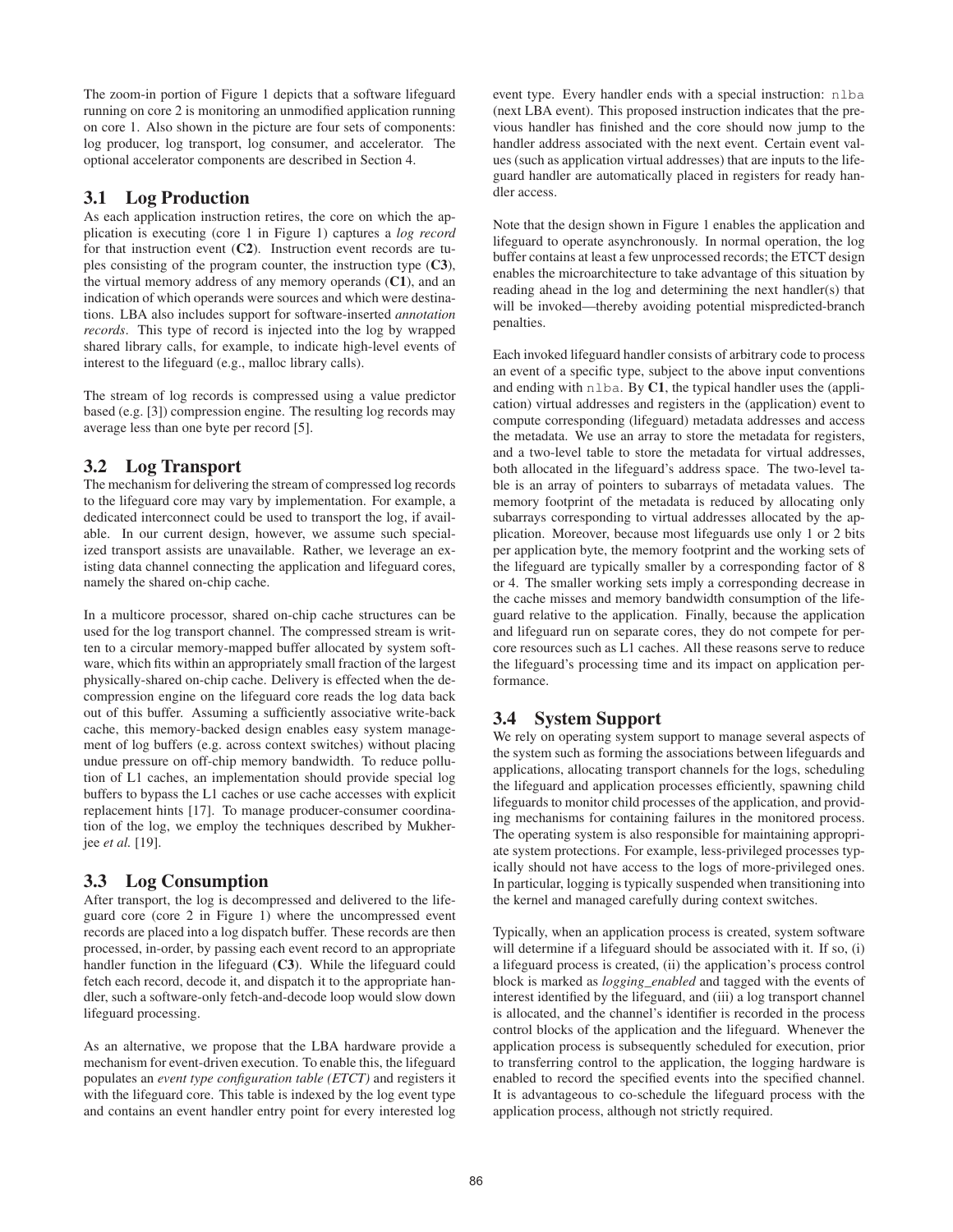An important aspect of our design is that the log records are typically buffered by the transport mechanism, enabling the lifeguard to make progress when the application has encountered a long latency event or vice-versa. One effect of this buffering is that the lifeguard (application) will stall if the finite buffer becomes empty (full). Another effect is that lifeguards may detect an event some non-trivial time after the event has occurred. This detection-delay may be acceptable for *detection-only* lifeguards that seek to merely provide the user with a warning that the violation of some invariant has been observed. For security lifeguards, however, the delay between violation and detection presents a problem; consequently, the system software executes security-sensitive applications in *containment* mode. In this mode, system software contains any damage that may be done by a corrupted application, by stalling each system call issued by the application until the lifeguard affirms that no corruption has been detected. Similar system call-based containment approaches can be found in the literature [13–15, 26].

# 3.5 Performance Gains from LBA's Logging Mechanism

The hardware-supported logging mechanism described in this section accelerates a broad class of instruction-grain lifeguards, by focusing on the characteristics common to many lifeguards (C1–C3). It reduces or eliminates most of the key overheads of softwareonly (DBI) solutions such as (i) overheads of running the application and the lifeguard functionality on the same core (e.g., stealing CPU cycles, saving/restoring registers, polluting L1 caches) and (ii) overheads of mimicing hardware state in software (e.g., program counter tracking, effective address calculation). Overall, our simulation study with CPU-intensive benchmark programs shows that LBA's logging mechanism reduces the performance overhead of instruction-grain lifeguards from 30X–100X to 3X–5X [5]. In the next section, we discuss optimizations that reduce this overhead even further.

## 4. OPTIMIZING PERFORMANCE FOR INSTRUCTION-GRAIN LIFEGUARDS

We have developed three approaches to reduce lifeguard overhead below the 3X–5X slowdowns achieved by LBA's logging mechanism. These approaches—(i) hardware accelerators [6, 7] (Section 4.1), (ii) compiler optimizations [28] (Section 4.2), and (iii) parallelizing the lifeguards [29] (Section 4.3)—optimize the performance of instruction-grain lifeguards, and are applicable beyond just the LBA framework (e.g., hardware accelerators are useful for DISE [8] and compiler optimizations for Valgrind [24]).

### 4.1 Hardware Accelerators

We identify three main sources of overhead for a wide range of instruction-grain lifeguards, and propose three flexible hardware accelerators for reducing the overhead, as depicted in Figure 2:

• *Inheritance Tracking (IT) for Propagation-Style Metadata Updates*. For dynamic information tracking (DIFT) lifeguards (e.g., TaintCheck and MemCheck), one key source of overhead is propagation tracking [33]: Given an executed application instruction  $I$ , the metadata of  $I$ 's destination location is computed as a combination of the metadata of all I's source locations. The challenge is to support a wide range of lifeguard metadata organizations. Note that propagating metadata values in hardware would be lifeguard-specific because the hardware would need to understand the specific



Figure 2: Accelerating lifeguards with IT, IF, and M-TLB.

metadata organization. Metadata propagation, on the other hand, follows the dataflow structure of the monitored program, which is lifeguard-independent. Moreover, we find that a more restricted version of propagation, unary propagation, can support many useful lifeguards (including TaintCheck and MemCheck). Based on these insights, we propose *Inheritance Tracking (IT)* that tracks unary data inheritance with a hardware shadow register table for effectively filtering out propagation events associated with the flow of data through registers.

- *Idempotent Filters (IF) for Redundant Metadata Checks*. For many lifeguards (e.g., AddrCheck, MemCheck, and Lock-Set), checking is performed on every memory reference and/or on every address computation. We observe that if the underlying metadata are not changed, metadata checks for "redundant" events will have the same result. Therefore, we propose *Idempotent Filters (IF)* to reduce lifeguard checking overhead. The idea is to introduce an IF cache of recently observed checking events. If an incoming event hits in the cache, it is discarded (filtered). An event is delivered to the lifeguard only upon a miss in the IF cache. To deal with metadata changes, lifeguards can configure the IF cache to be fully or partially invalidated upon certain events (such as malloc and free).
- *Metadata-TLB (M-TLB) for Metadata Mapping*. The third key source of overhead is the mapping from an application address to the corresponding metadata location(s). We observe that in many frequently invoked lifeguard handlers, the mapping often takes half of the executed instructions. We propose a hardware translation look-aside buffer mechanism, *Metadata-TLB (M-TLB)*, for solving this performance problem. M-TLB translates application-space virtual addresses to lifeguard-space (metadata) virtual addresses. Lifeguards can use a proposed instruction, lma (load metadata address), to look up an M-TLB entry associated with a given applicationspace virtual address. M-TLB resides in user space and is managed by lifeguards, minimizing the need for OS support: Upon an M-TLB miss, a configured software handler is called to insert new entries into the M-TLB.

We implemented these three accelerators within LBA. Our simulation study with CPU-intensive benchmark programs shows that the hardware accelerators can effectively reduce the performance overhead of lifeguards down to 2–51% for a wide range of lifeguards. Further details can be found in Chen *et al.* [7].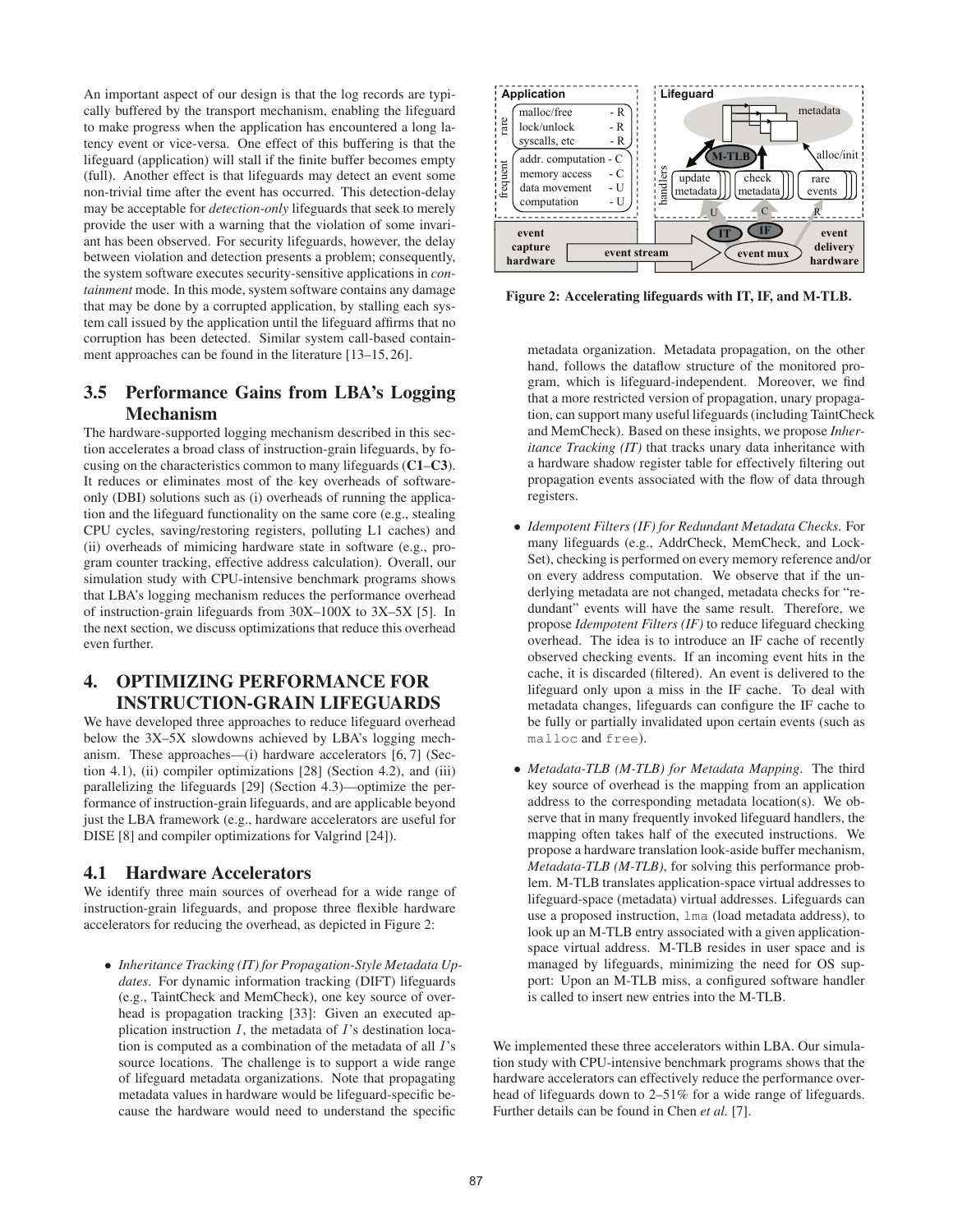

Figure 3: Integrating a JIT-style lifeguard optimizer.

### 4.2 Compiler Optimizations

We investigate an alternative approach to the above hardware techniques: recognizing and eliminating the redundancy in lifeguard checking code through compiler optimizations in *software*.

For decades, optimizing compilers have successfully improved software performance by reducing redundant computations along execution paths [1]. For traditional static analysis, a control flow graph is typically used to summarize the possible execution paths; for more recent JIT-style dynamic code analysis, the optimizations are typically applied to an observed set of hot paths.

We observe that a *hot path* (potentially spanning large numbers of basic blocks) in the monitored application triggers a frequently executed, fixed sequence of lifeguard event handlers. Therefore, we bundle all such event handlers into a single *path handler*. By exposing the lifeguard analysis associated with an entire hot path to our optimizer, we can find many more opportunities for eliminating redundant work in the lifeguard analysis.

In addition to exploiting the usual forms of redundancy elimination that are utilized by modern optimizing compilers, we explore the common properties of lifeguards and use *domain-specific knowledge about the lifeguard behaviors* to perform more aggressive optimizations. We identify and remove redundant checks on the same metadata (i.e., checks without any metadata changes in between). Because there is a one-to-one mapping from application data to lifeguard metadata, alias analysis for metadata can be effectively performed using the monitored application's data addresses. Moreover, we exploit spatial locality of metadata accesses and share portions of the metadata mapping computations across multiple metadata accesses. Finally, we apply the optimizations across path handlers especially for hot paths in loops.

As shown in Figure 3, we propose to incorporate a JIT-style lifeguard optimizer into the lifeguard supporting framework. The lifeguard optimizer obtains the application's hot control flow profiles from the log. It then reads the hot code paths from the application binary, reads the relevant instruction event handlers from the lifeguard binary, and composes and optimizes the appropriate sequences of event handlers into *path handlers*. The optimizer is designed to execute off the critical path of application-to-lifeguard communication and hence should have minimal adverse impact on application and lifeguard performance. A path handler is invoked whenever the corresponding hot path is at the head of the log; otherwise an appropriate instruction handler is invoked.

We incorporated our approach into both LBA's logging mechanism from Section 3 and a lifeguard platform based on dynamic binary



Figure 4: Parallelizing a DIFT Lifeguard.

instrumentation (Valgrind) [24]. We did not use the hardware accelerators described in Section 4.1. Perhaps surprisingly, we show that, even starting with well-optimized applications and hand-tuned lifeguard handlers, our optimizations can find and eliminate significant redundancy in both frameworks, achieving improvements of up to 31% on Valgrind and 53% on LBA. Further details can be found in Ruwase *et al.* [28].

#### 4.3 Parallelizing Lifeguards

Given the high overheads for instruction-grain lifeguards, it is natural to consider whether these overheads can be significantly reduced by parallelizing the monitoring functionality. For certain lifeguards such as AddrCheck, the parallelization is straightforward because the monitoring work can be partitioned on a per-address basis and divided among multiple lifeguard cores. Program instructions that allocate or free blocks of memory may need to be broadcast to all the lifeguard cores, but other than these rare events, each lifeguard core can independently check memory accesses that fall within its assigned partition. Similarly, LockSet, although slightly more complicated, can be readily partitioned such that each lifeguard core independently checks accesses that fall within its partition.

Far more challenging to parallelize, however, are DIFT lifeguards (e.g., TaintCheck and MemCheck). These have strong serial dependencies among lifeguard event handlers because the event handlers perform metadata propagations that follow the data flow in the monitored application. To address this challenge, we partition the log into segments and then track the metadata propagation within a segment *symbolically* whenever the values are unable to be determined explicitly (because they are being computed concurrently by another lifeguard core).

Figure 4 depicts an overview picture of our parallel DIFT algorithm. The lifeguard is composed of a master thread and a number of worker threads, each running on a separate core. The log is conceptually divided into disjoint and equal-sized partitions. Each partition is further divided into  $k$  disjoint segments if there are  $k$  workers, where the ith worker is assigned the ith segment. All workers read their assigned segments in parallel (we assume that a lifeguard thread can selectively read portions of the log), and generate a data structure that symbolically summarizes propagation information in the segment. After processing a log segment, a worker passes the generated summary to the master thread, and waits until the next assigned log segment in the next log partition is available. The master thread combines the summaries according to the log order. By plugging in the explicit metadata values at the start of a segment, the master computes the final metadata values for every segment, updates lifeguard metadata, and performs the actual checks. As an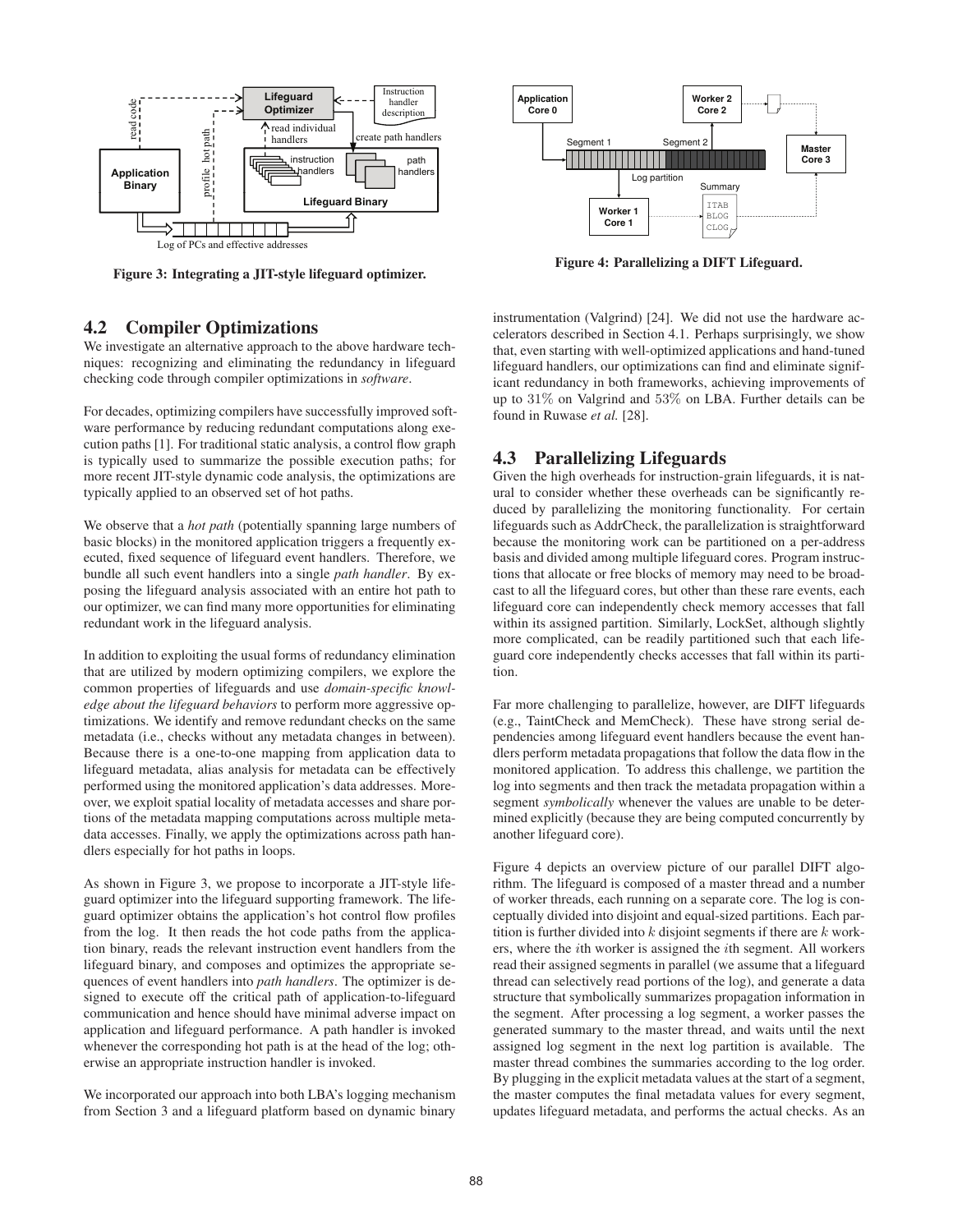

Figure 5: The ParaLog parallel monitoring platform, highlighting components with new features.

opimization, the master can also be assigned a segment at the head of the log to process in parallel with the workers.

We implemented a parallel taint analysis algorithm in LBA's logging mechanism (i.e., techniques from Section 3 but not Sections 4.1 nor 4.2) using this approach. Our simulation results on SPEC benchmarks and a video player show that, on a 16 core processor, our parallel algorithm reduces the lifeguard performance overhead to as low as 1.2X using 9 monitoring cores. Further details can be found in Ruwase *et al.* [29].

# 5. ENABLING AND ACCELERATING ONLINE PARALLEL MONITORING

Thus far, we have discussed techniques and mechanisms suitable for monitoring applications executing on a single core, either singlethreaded applications or multithreaded applications that are timesliced on a single core. In this section, we describe techniques and hardware mechanisms for monitoring *parallel* applications, i.e., multithreaded applications concurrently executing on multiple cores.

Prior to our work, the only practical way to monitor a parallel application using lifeguards was to time-slice the multiple application threads onto a single processor and analyze the resulting interleaved instruction stream sequentially. This resulted in unacceptably poor performance because neither the application nor the lifeguard could enjoy parallel speedups. We present two approaches enabling both the application and the lifeguard to operate in parallel with high performance. A key challenge addressed by these approaches is how to ensure that the lifeguard processing properly accounts for any inter-thread data dependences among application threads. The approaches differ fundamentally in how they solve this challenge: ParaLog (Section 5.1) uses an efficient hardware mechanism to log inter-thread data dependences, while Butterfly Analysis (Section 5.2) is a software-based approach adapting dataflow analysis techniques. Both can be viewed as extensions of LBA's solutions for monitoring single core applications, although the techniques apply more broadly.

### 5.1 ParaLog

ParaLog [37] is a general-purpose platform for online monitoring of parallel applications, as shown in Figure 5. Compared to Figures 1 and 2, there are  $K > 1$  application threads running on K (application) cores, each producing an event stream (log) that is processed by a distinct lifeguard thread running on a distinct (lifeguard) core. Components with new features for parallel monitoring are highlighted. Our goal is to support correct and efficient parallel monitoring while minimizing the lifeguard developers' efforts to port a single-threaded lifeguard. To achieve this goal, our design

addresses the following three major challenges: (i) capturing interthread data dependences between the application threads and reproducing their effects appropriately in the lifeguard processing, (ii) ensuring the multiple lifeguard threads atomically access the global metadata at negligible cost, and (iii) adapting the three hardware accelerators from Section 4.1 to work for parallel applications. We will discuss ParaLog's solution to each of these challenges in turn.

Application Event Ordering. Each application thread is monitored by a corresponding lifeguard thread. To reduce delays, each lifeguard thread greedily processes its application thread's log asynchronously with respect to other logs, except where necessary to preserve lifeguard correctness. Specifically, because multiple application threads share the same address space, their data sharing and synchronization activities will result in dependences among instruction events. To maintain the correct view of the application's state, the lifeguard must process application events in an order that reflects these dependences. In TAINTCHECK, for example, if one application thread taints a memory location that is read by another application thread, the corresponding lifeguard threads must process the former event prior to the latter event, in order to ensure lifeguard correctness.

We assume the application and lifeguard are running on a processor supporting the *sequential consistency (SC)* memory model, although our approach can be extended to the *total store order (TSO)* memory model. ParaLog piggybacks off cache coherence messages to capture inter-thread dependences. Unlike FDR [38] and related work on capturing inter-thread dependences, (i) dependences are tracked per-application rather than system-wide, (ii) the sequence of dependence events are gathered per application-thread rather than centralized, and (iii) the dependence information is consumed *online*. In our *application-only order capturing component* (see Figure 5), the starting point (thread ID, record ID) of a dependence arc is recorded in the log associated with the receiving end of the arc. Our *order enforcing component* enforces the captured arcs, without modification to the lifeguard-specific code, by (a) publishing the record ID of the most recent event record processed by each lifeguard thread, and (b) stalling a lifeguard thread at a dependence  $(t, i)$  until the published record ID for t is at least i.

There are two sources of dependences that are not captured by the above approach: (i) system calls because we do not capture (privileged) OS kernel activity, and (ii) races not reflected in cache coherence traffic (such as between freeing a block of memory and a read to an address within the block). Both sources are handled via a message broadcasting mechanism (called *conflict alerts*) that alerts all the other lifeguard threads at system call boundaries and potentially problematic events.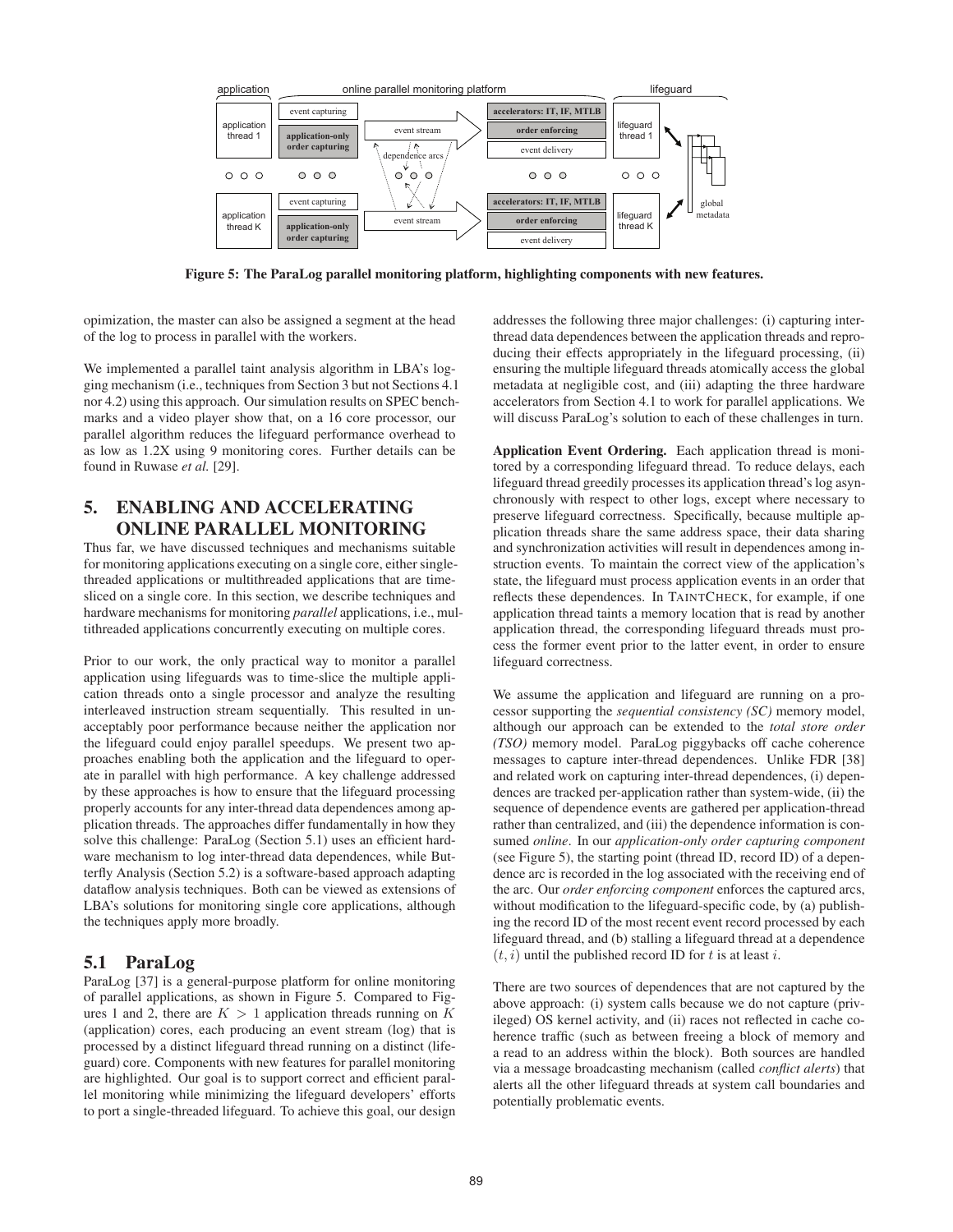Metadata Access Atomicity. Lifeguard threads reading and writing the global metadata must be properly synchronized. Using locks or atomic instructions for each such access would be prohibitively expensive. Fortunately, for a wide range of lifeguards (basically, lifeguards such as TAINTCHECK and ADDRCHECK with a 1-1 mapping from data to metadata such that application reads translate only into metadata reads), no explicit synchronization is required to preserve metadata access atomicity in an event handler's frequent "fast path". This is because races between metadata accesses correspond to inter-thread application dependences, and hence our event ordering mechanisms already prevent the race. In some cases, a lock must be acquired on a handler's infrequent "slow path"; however, we show that correctness is ensured even though the fast paths acquire no locks.

Local Hardware Accelerators with Possible Remote Conflicts.

The hardware accelerators discussed in Section 4.1 all maintain monitoring states: Inheritance Tracking (IT) keeps inherits-from information, Idempotent Filters (IF) cache recently seen check events, and Metadata TLB (M-TLB) caches frequently used metadata mappings. Note that some events may conflict with (i.e., invalidate) an accelerator's state. For example, a malloc/free event may significantly change metadata, thus conflicting with an accelerator's state. However, detecting conflicts is a challenge when monitoring parallel applications because an event at one application core may conflict with the accelerator state at other lifeguard cores. To properly handle such remote conflicts, we use (i) the *conflict alert* mechanism discussed above for high-level conflicts such as those involving malloc or free, and (ii) a lighter-weight *delayed advertising* approach for the more frequent instruction-level conflicts involving a single application write (e.g., that updates a taint status). In delayed advertising, the published record ID for a lifeguard thread  $t$ is not updated to  $i$  until record  $i$ 's effect has been flushed from  $t$ 's accelerator state, thereby ensuring accelerator correctness.

Our simulation study with CPU-intensive benchmark programs running on a 16-core processor (8 application threads, 8 lifeguard threads) shows that ParaLog reduces the performance overhead of ADDRCHECK and TAINTCHECK down to 1.28X and 1.51X, respectively, on average. Further details can be found in Vlachos *et al.* [37].

#### 5.2 Butterfly Analysis

Butterfly Analysis [16] is a complementary approach to enabling online monitoring of parallel applications. Compared to ParaLog, it requires neither hardware support for tracking inter-thread data dependences nor processors with strong memory consistency models (SC, TSO), but it can result in some false positives in lifeguard analysis. (It never misses errors, but it can occasionally report a possible error when none exists.) Instead of relying on detailed inter-thread dependence tracking and SC/TSO, butterfly analysis relies only on the fact that in modern processors, any memory access in the distant past (1000s of instructions ago) has become visible to all the threads. It makes no assumptions on (and avoids the overheads of tracking) the relative ordering of more recent memory accesses by different threads. Instead, the analysis must account for this bounded window of uncertainty in the orderings of recent events by concurrent threads.

Butterfly analysis is a new framework for performing lifeguard analysis that automatically reasons about bounded windows of uncertainty using an approach inspired by *interval analysis* [34]. Unlike traditional dataflow analysis, which performs static analysis on control flow graphs, our approach analyzes *dynamic* traces of



Figure 6: Potential concurrency modeled in butterfly analysis: instructions in the *Body* interleave with instructions in the *Wings*, the *Head* has already executed, and the *Tail* has not yet executed.

instructions on different threads. We adapt two techniques from static dataflow analysis, reaching definitions and reaching expressions, to this new domain of online parallel monitoring, in order to overcome the potential state explosion of considering all the possible orderings among events in each window of uncertainty. Significant modifications to these techniques are required to ensure the correctness and efficiency of the approach.

Heartbeats, Epochs, and Butterflies. We rely on a regular signal, or *heartbeat*, to be reliably delivered to all application cores and placed in the respective logs. This could be implemented using a software token ring. We do not require instantaneous heartbeat delivery, but do assume a maximum skew time for heartbeats to be delivered. The heartbeats serve to partition the logs into *epochs*. By making sure that the time between heartbeats is always larger than the maximum delay due to a core's reorder and store buffers, memory latency, and skew in heartbeat delivery, we ensure that *nonadjacent* epochs (i.e., epochs that do not share a heartbeat boundary) have strict happens-before relationships. On the other hand, we will consider instructions in *adjacent* epochs, i.e., epochs that share a heartbeat boundary, to be *potentially concurrent* when they are not in the same thread. Figure 6 depicts blocks of instructions for three epochs (rows) across seven threads (columns), summarizing the potential concurrency with instructions by thread  $t$  in epoch l (labeled the *Body* of the "butterfly"). (In reality, epoch boundaries will be staggered and blocks will be of somewhat varying sizes.)

Two-pass Lifeguard Analysis. Lifeguard analysis proceeds using a sliding window of three epochs. Because the analysis considers only three epochs at a time, we can introduce state to summarize earlier epochs. Let *strongly ordered state* be the global metadata state resulting from events that are known to have already occurred, i.e., state resulting from instructions *executed at least two epochs prior.* To perform lifeguard analysis on an epoch l, we use a two pass approach. In a first pass over the log entries in each block of epoch l, each lifeguard thread performs our dataflow analysis using locally available state (i.e., ignoring the wings), producing a summary of lifeguard-relevant events. Next, the lifeguard threads compute the *meet* of all the summaries produced in the wings. In a second pass over the blocks, we repeat our dataflow analysis, this time incorporating state from the wings, and performing necessary checks as specified by the lifeguard writer. Finally, the lifeguard threads agree on a summarization of the entire epoch's activity, and update the strongly ordered state accordingly.

The lifeguard writer specifies the events the dataflow analysis will